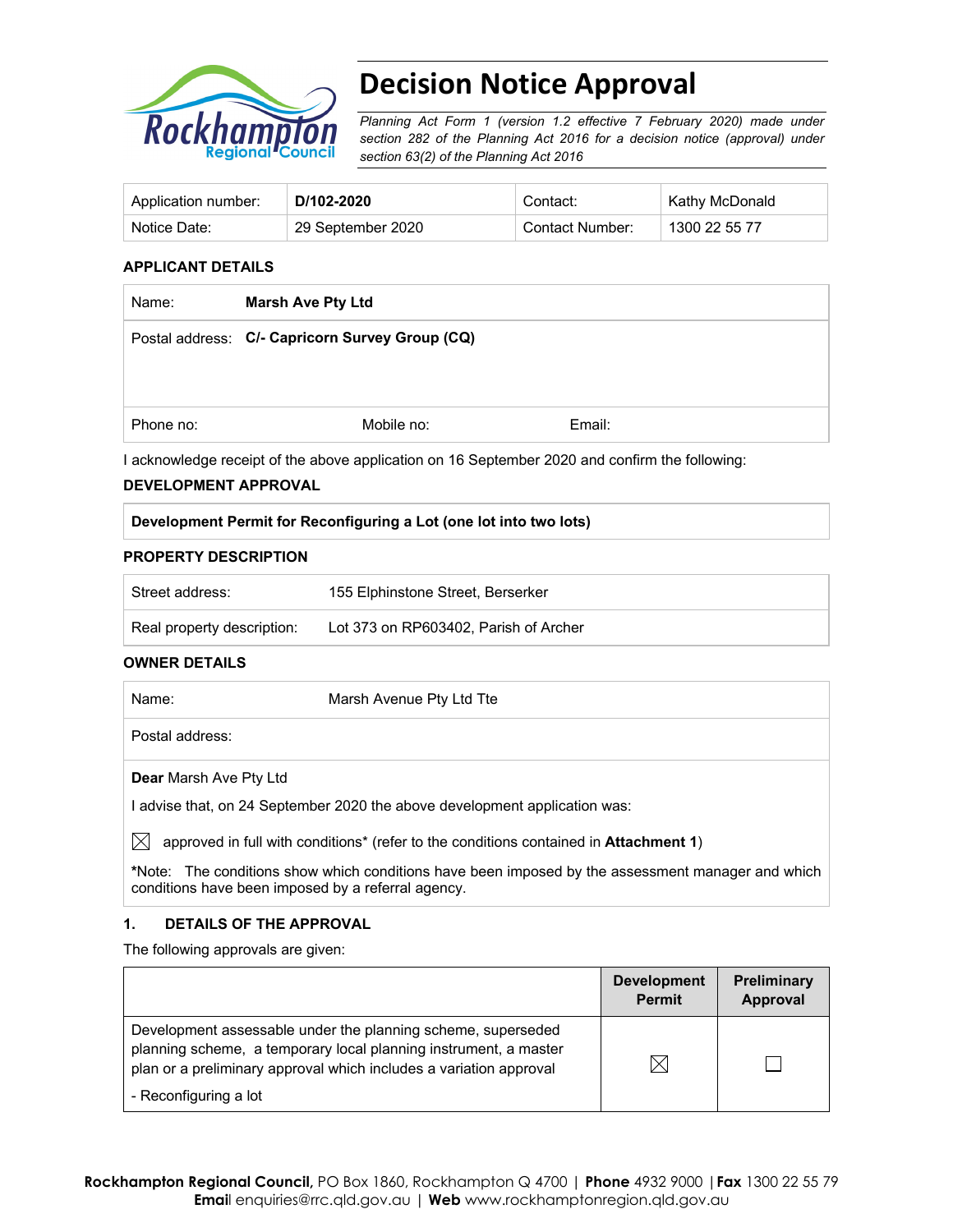#### **2. CONDITIONS**

This approval is subject to the conditions in Attachment 1.

#### **3. FURTHER DEVELOPMENT PERMITS REQUIRED**

Please be advised that the following development permits are required to be obtained before the development can be carried out:

| Type of development permit required | Subject of the required development permit |  |
|-------------------------------------|--------------------------------------------|--|
| Building Works                      | Demolition Works                           |  |
| <b>Plumbing and Drainage Works</b>  |                                            |  |

#### **4. REFERRAL AGENCIES** NIL **REFERRAL AGENCIES**

#### **5. THE APPROVED PLANS**

**The approved development must be completed and maintained generally in accordance with the approved drawings and documents:** 

| Drawing/report title | Prepared by                                   | Date              | Reference number | Rev |
|----------------------|-----------------------------------------------|-------------------|------------------|-----|
|                      | Reconfiguration Plan   Capricorn Survey Group | 10 September 2020 | 7829-01-ROL      |     |

#### **6. CURRENCY PERIOD FOR THE APPROVAL (s.85 of the** *Planning Act***)**

The standard currency periods stated in section 85 of *Planning Act 2016* apply to each aspect of development in this approval, if not stated in the conditions of approval attached.

#### **7. STATEMENT OF REASONS**

| <b>Description of the</b><br>development | The proposed development is for Reconfiguring a Lot (one lot into two lots)                                                                                                                                                                                                                                                                                         |  |
|------------------------------------------|---------------------------------------------------------------------------------------------------------------------------------------------------------------------------------------------------------------------------------------------------------------------------------------------------------------------------------------------------------------------|--|
| <b>Reasons for Decision</b>              | The proposed reconfiguration of lots does not compromise the strategic<br>a)<br>framework in the Rockhampton Region Planning Scheme 2015;                                                                                                                                                                                                                           |  |
|                                          | Assessment of the development against the relevant zone purpose,<br>b)<br>planning scheme codes and planning scheme policies demonstrates<br>that the proposed development will not cause significant adverse<br>impacts on the surrounding natural environment, built environment and<br>infrastructure, community facilities, or local character and amenity; and |  |
|                                          | The proposed development does not compromise the relevant State<br>C)<br>Planning Policy.                                                                                                                                                                                                                                                                           |  |
| <b>Assessment</b><br><b>Benchmarks</b>   | The proposed development was assessed against the following assessment<br>benchmarks:                                                                                                                                                                                                                                                                               |  |
|                                          | Low Density Residential Zone Code:                                                                                                                                                                                                                                                                                                                                  |  |
|                                          | Access, Parking And Transport Code;<br>٠                                                                                                                                                                                                                                                                                                                            |  |
|                                          | Filling and Excavation Code;<br>٠                                                                                                                                                                                                                                                                                                                                   |  |
|                                          | Landscape Code;                                                                                                                                                                                                                                                                                                                                                     |  |
|                                          | Reconfiguring a Lot Code;<br>٠                                                                                                                                                                                                                                                                                                                                      |  |
|                                          | Stormwater Management Code; and                                                                                                                                                                                                                                                                                                                                     |  |
|                                          | Water and Sewer Code;                                                                                                                                                                                                                                                                                                                                               |  |
| <b>Matters prescribed by</b>             | The State Planning Policy - Part E;<br>(i)                                                                                                                                                                                                                                                                                                                          |  |
| regulation                               | The Central Queensland Regional Plan;<br>(ii)                                                                                                                                                                                                                                                                                                                       |  |
|                                          | (iii)<br>The Rockhampton Region Planning Scheme 2015; and                                                                                                                                                                                                                                                                                                           |  |
|                                          | The common material, being the material submitted with the application.<br>(iv)                                                                                                                                                                                                                                                                                     |  |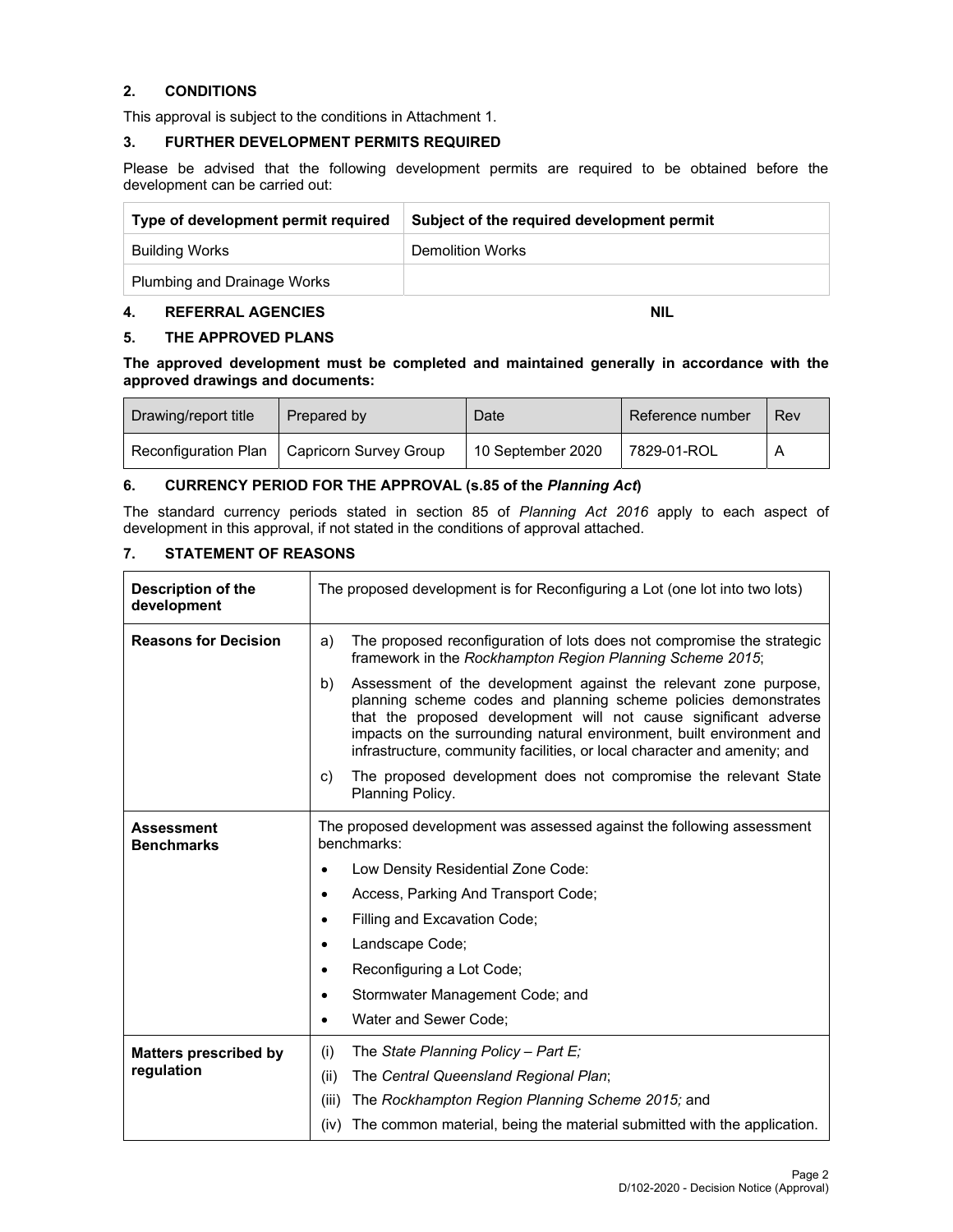#### **8. APPEAL RIGHTS**

The rights of an applicant to appeal to a tribunal or the Planning and Environment Court against a decision about a development application are set out in chapter 6, part 1 of the *Planning Act 2016*. There may also be a right to make an application for a declaration by a tribunal (see chapter 6, part 2 of the *Planning Act 2016).*

#### *Appeal by an applicant*

An applicant for a development application may appeal to the Planning and Environment Court against the following:

- the refusal of all or part of the development application
- a provision of the development approval
- the decision to give a preliminary approval when a development permit was applied for
- a deemed refusal of the development application.

An applicant may also have a right to appeal to the Development tribunal. For more information, see schedule 1 of the *Planning Act 2016*.

The timeframes for starting an appeal in the Planning and Environment Court are set out in section 229 of the *Planning Act 2016*.

**Attachment 2** is an extract from the *Planning Act 2016* that sets out the applicant's appeal rights and the appeal rights of a submitter.

#### **9. WHEN THE DEVELOPMENT APPROVAL TAKES EFFECT**

This development approval takes effect:

From the time the decision notice is given – if there is no submitter and the applicant does not appeal the decision to the court.

Or

- When the submitter's appeal period ends – if there is a submitter and the applicant does not appeal the decision to the court.

Or

Subject to the decision of the court, when the appeal is finally decided  $-$  if an appeal is made to the court.

#### **10. ASSESSMENT MANAGER**

| Name:              | Tarnya Fitzgibbon             | Signature: | Date: 29 September 2020 |
|--------------------|-------------------------------|------------|-------------------------|
| <b>COORDINATOR</b> |                               |            |                         |
|                    | <b>DEVELOPMENT ASSESSMENT</b> |            |                         |

#### **Attachment 1 – Conditions of the approval**

*Part 1* **–** *Conditions imposed by the assessment manager [Note: where a condition is imposed about infrastructure under Chapter 4 of the Planning Act 2016, the relevant provision of the Act under which this condition was imposed must be specified.]*

#### **Attachment 2—Extract on appeal rights**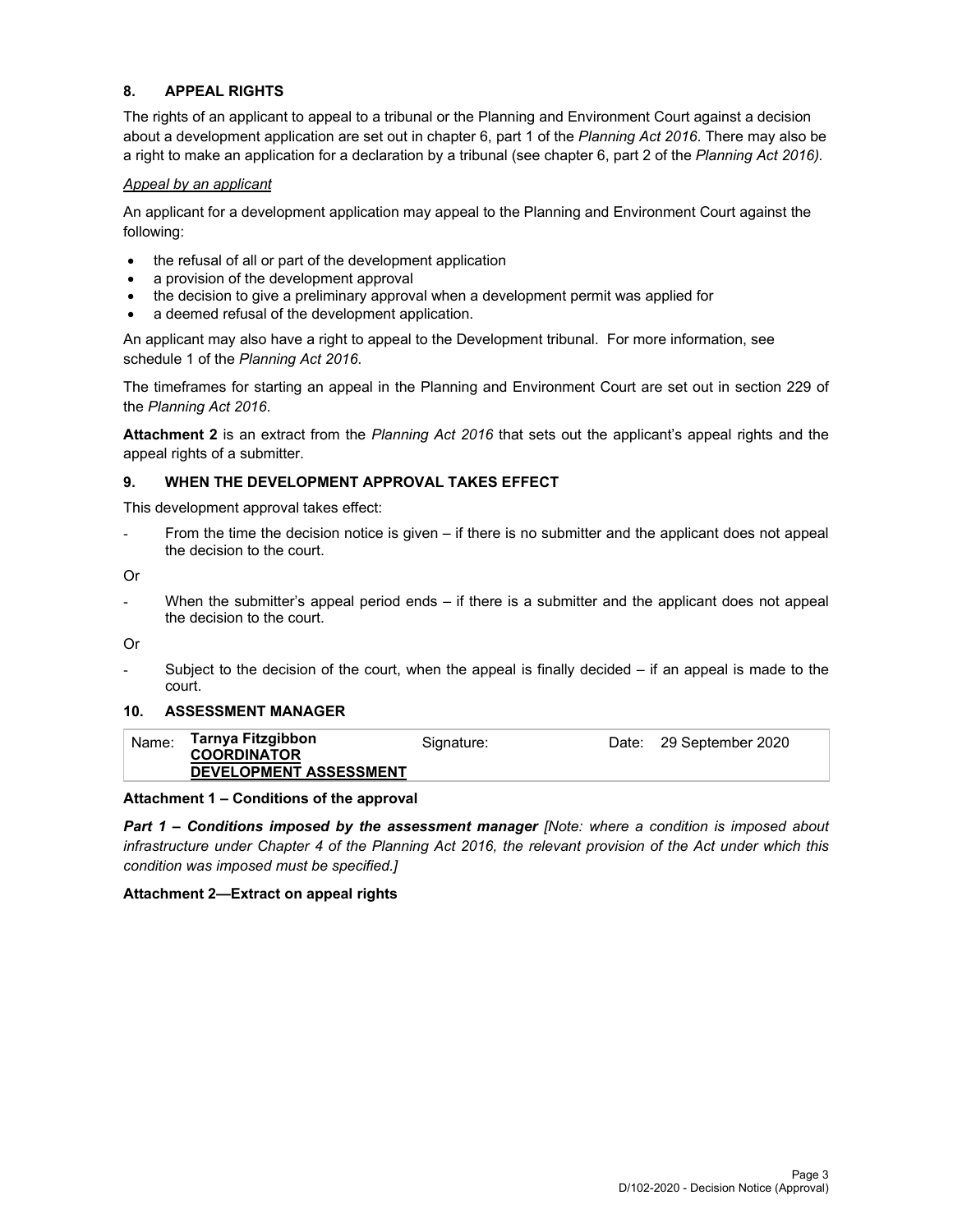

## **Attachment 1 – Part 1 Rockhampton Regional Council Conditions**

*Planning Act 2016* 

- 1.0 ADMINISTRATION
- 1.1 The Developer and their employee, agent, contractor or invitee is responsible for ensuring compliance with the conditions of this development approval.
- 1.2 Where these Conditions refer to "Council" in relation to requiring Council to approve or to be satisfied as to any matter, or conferring on the Council a function, power or discretion, that role may be fulfilled in whole or in part by a delegate appointed for that purpose by the Council.
- 1.3 All conditions, works, or requirements of this development approval must be undertaken and completed:
	- 1.3.1 to Council's satisfaction;
	- 1.3.2 at no cost to Council; and
	- 1.3.3 prior to the issue of the Survey Plan Approval Certificate,

unless otherwise stated.

- 1.4 Infrastructure requirements of this development approval must be contributed to the relevant authorities, where applicable, at no cost to Council, prior to the issue of the Survey Plan Approval Certificate, unless otherwise stated.
- 1.5 The following further Development Permits must be obtained prior to the commencement of any works associated with their purposes:
	- 1.5.1 Plumbing and Drainage Works; and
	- 1.5.2 Building Works:
		- (i) Demolition Works.
- 1.6 All works must be designed, constructed and maintained in accordance with the relevant Council policies, guidelines and standards, unless otherwise stated.
- 1.7 All engineering drawings/specifications, design and construction works must be in accordance with the requirements of the relevant *Australian Standards* and must be approved, supervised and certified by a Registered Professional Engineer of Queensland.

#### 2.0 APPROVED PLANS AND DOCUMENTS

2.1 The approved development must be completed and maintained generally in accordance with the approved plans and documents, except where amended by any condition of this development approval:

| Drawing/report title        | Prepared by                      | Date              | Reference<br>number | Rev |
|-----------------------------|----------------------------------|-------------------|---------------------|-----|
| <b>Reconfiguration Plan</b> | <b>Capricorn Survey</b><br>Group | 10 September 2020 | 7829-01-ROL   A     |     |

2.2 Where there is any conflict between the conditions of this development approval and the details shown on the approved plans and documents, the conditions of this development approval must prevail.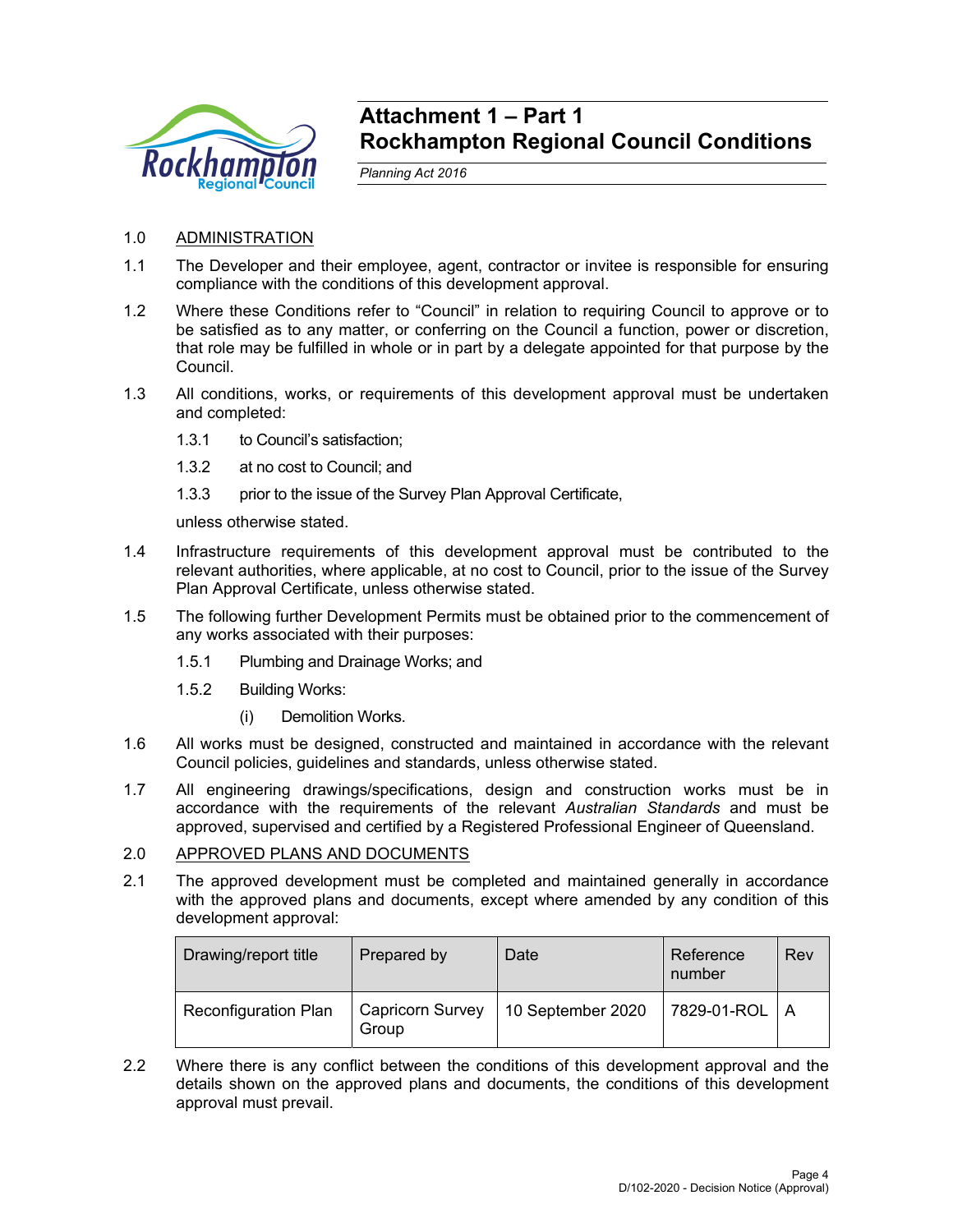#### 3.0 PLUMBING AND DRAINAGE WORKS

- 3.1 All water, sewerage, internal plumbing and drainage works must be designed and constructed in accordance with the approved plans (refer to condition 2.1), *Capricorn Municipal Development Guidelines*, *Water Supply (Safety and Reliability) Act 2008* and *Plumbing and Drainage Act* and Council's Plumbing and Drainage policies.
- 3.2 All lots within the development must be connected to Council's reticulated water and sewerage network. Each lot must be provided with its own separate water and sewerage connection points and located wholly within its respective property boundary.
- 3.3 The existing water connection must be retained to service proposed Lot 2. A new water connection point must be provided for proposed Lot 1 from the existing reticulated water network located within the northern side of Elphinstone Street.
- 3.4 The existing sewerage connection must be retained to service proposed Lot 2. A new sewerage connection point must be provided for proposed Lot 1 from the existing reticulated sewerage network located within the development site.
- 3.5 Alteration, disconnection or relocation of internal plumbing and sanitary drainage works associated with the existing building must be in accordance with regulated work under the *Plumbing and Drainage Act* and Council's Plumbing and Drainage Policies.

## 4.0 ALLOTMENT DRAINAGE WORKS

4.1 All allotment runoff from the development (each proposed lot) must be directed to a lawful point of discharge and must not restrict, impair or change the natural flow of runoff water, or cause a nuisance or worsening to surrounding land or infrastructure.

## 5.0 SITE WORKS

- 5.1 All earthworks must be undertaken in accordance with *Australian Standard AS3798 "Guidelines on earthworks for commercial and residential developments".*
- 5.2 Site works must be constructed such that they do not, at any time, in any way restrict, impair or change the natural flow of runoff water, or cause a nuisance or worsening to surrounding land or infrastructure.

## 6.0 BUILDING WORKS

- 6.1 A Development Permit for Building Works must be obtained for the removal and/or demolition of any existing structures on the development site, prior to the issue of the Survey Plan Approval Certificate.
- 6.2 The existing dwelling on the development site must be demolished.

## 7.0 ELECTRICITY

- 7.1 Underground electricity services must be provided to each lot in accordance with the standards and requirements of the relevant service provider. Alternatively overhead electricity service connection will be approved where:
	- 7.1.1 overhead electricity reticulation is established;
	- 7.1.2 no new poles within the road reserve are required to service the development;
	- 7.1.3 overhead service connection does not cross a road; and
	- 7.1.4 overhead service connection does not cross the development site, other than the premises being serviced.
- 7.2 A *Certificate of Electricity Supply* from the relevant service provider must be provided to Council, prior to the issue of the Survey Plan Approval Certificate.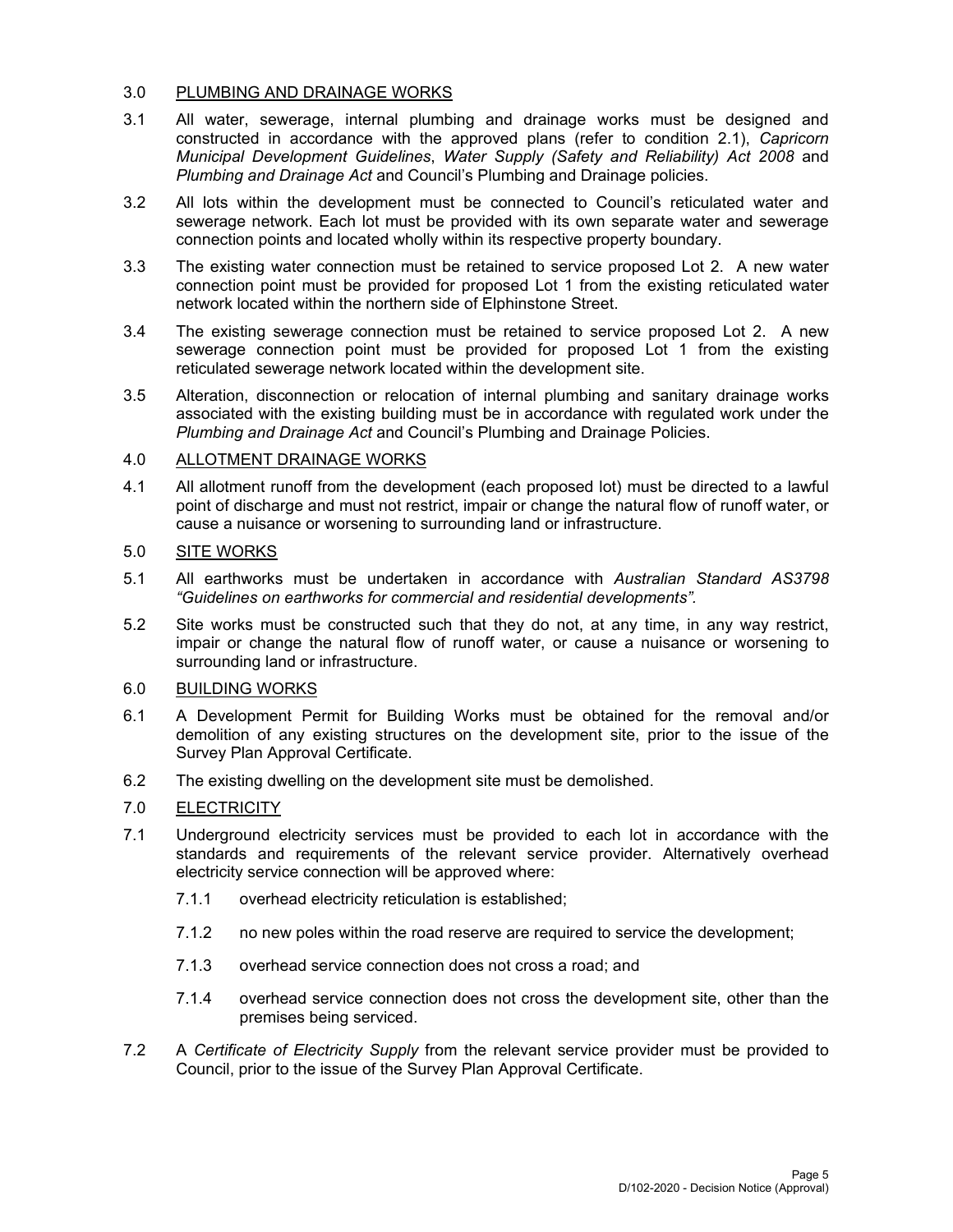### 8.0 TELECOMMUNICATIONS

- 8.1 Telecommunications services must be provided to each lot in accordance with the standards and requirements of the relevant service provider. Unless otherwise stipulated by telecommunications legislation at the time of installation, this includes all necessary pits and pipes, and conduits that provide a connection to the telecommunications network.
- 8.2 Evidence (see below) of acceptance of the works from the relevant service provider must be provided to Council, prior to the issue of the Survey Plan Approval Certificate e.g. This will be a letter from either :-

## **NBN** *a 'Certificate of Practical Completion*",

## **Telstra** a-"*Telecommunications Agreement/Provisioning Letter*",

**A Licenced Carrier** under the Telecommunications Act 1997- (*signed documentation from a Registered Professional Engineer Queensland -electrical enginee*r.)

## 9.0 ASSET MANAGEMENT

- 9.1 Any alteration necessary to electricity, telephone, water mains, sewerage mains, and/or public utility installations resulting from the development or in connection with the development, must be undertaken and completed at no cost to Council.
- 9.2 Any damage to existing stormwater, water supply and sewerage infrastructure, kerb and channel, pathway or roadway (including removal of concrete slurry from public land and Council infrastructure), that occurs while any works are being carried out in association with this development approval must be repaired at full cost to the developer. This includes the reinstatement of any existing traffic signs or pavement markings that may have been removed or damaged.

## 10.0 ENVIRONMENTAL

- 10.1 An Erosion Control and Stormwater Control Management Plan in accordance with the *Capricorn Municipal Design Guidelines*, must be:
	- 10.1.1 implemented, monitored and maintained for the duration of the works, and until all exposed soil areas are permanently stabilised (for example, turfed, hydromulched, concreted, landscaped); and
	- 10.1.2 available on-site for inspection by Council Officers whilst all works are being carried out.

## 11.0 OPERATING PROCEDURES

11.1 All construction materials, waste, waste skips, machinery and contractors' vehicles must be located and stored or parked within the development site. Storage of materials, or parking of construction machinery or contractors' vehicles must not occur within Elphinstone Street.

## ADVISORY NOTES

## NOTE 1. Aboriginal Cultural Heritage

It is advised that under section 23 of the *Aboriginal Cultural Heritage Act 2003*, a person who carries out an activity must take all reasonable and practicable measures to ensure the activity does not harm Aboriginal cultural heritage (the "cultural heritage duty of care"). Maximum penalties for breaching the duty of care are listed in the Aboriginal cultural heritage legislation. The information on Aboriginal cultural heritage is available on the Department of Aboriginal and Torres Strait Islander Partnerships website www.datsip.qld.gov.au.

## NOTE 2. Asbestos Removal

Any demolition and/or removal works involving asbestos materials must be undertaken in accordance with the requirements of the *Work Health and Safety Act 2011* and *Public Health Act 2005*.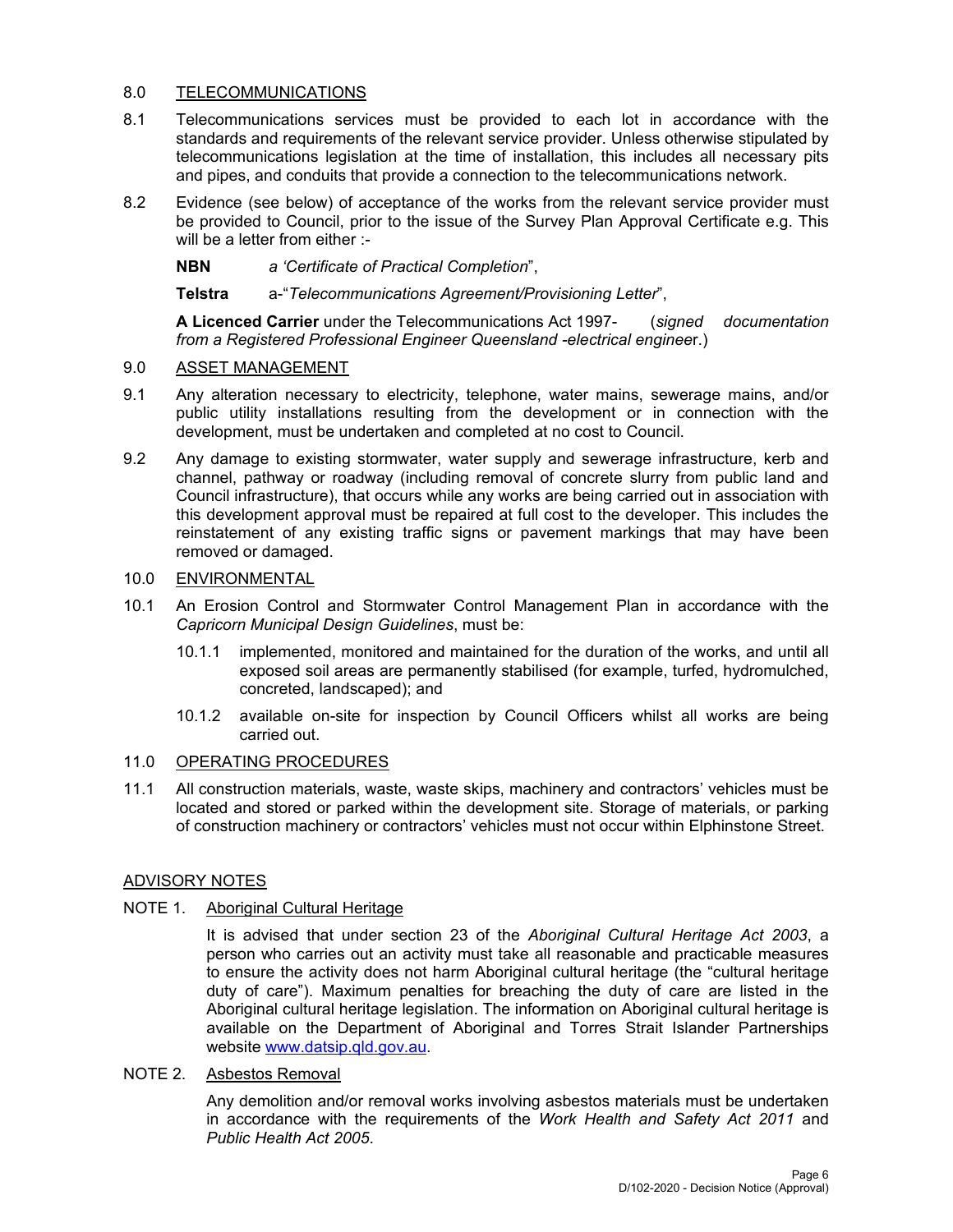### NOTE 3. General Environmental Duty

General environmental duty under the *Environmental Protection Act 1994* prohibits unlawful environmental nuisance caused by noise, aerosols, particles, dust, ash, fumes, light, odour or smoke beyond the boundaries of the development site during all stages of the development including earthworks, construction and operation.

#### NOTE 4. General Safety Of Public During Construction

The *Work Health and Safety Act 2011* and *Manual of Uniform Traffic Control Devices* must be complied with in carrying out any construction works, and to ensure safe traffic control and safe public access in respect of works being constructed on a road.

#### NOTE 5. Works in Road Reserve Permit

A Works in Road Reserve Permit (including a fee for the vehicle crossover and compliance with Capricorn Municipal Development Guidelines) or an Operational Works for (access works) must be obtained prior to the commencement of any works undertaken within the road reserve.

## NOTE 6. Plumbing and Drainage Works

For any future development proposed on Lots 1 and 2, the construction of internal plumbing and sanitary drainage works must be in accordance with regulated work under the *Plumbing and Drainage Act* and Council's Plumbing and Drainage Policies.

## NOTE 7. Reinstate Kerb and Channel

Two (2) vehicular driveways exist from Elphinstone Street and are located within the verge. It is proposed that, any future development within the lot(s) will utilise these access points.

For any future development on the proposed new lots that is not able to utilise the existing access point(s), new access point(s) must be provided and the existing access point(s) must be replaced with Councils standard kerb and channel.

## NOTE 8. Infrastructure Charges Notice

This application is subject to infrastructure charges in accordance with Council policies. The charges are presented on an Infrastructure Charges Notice.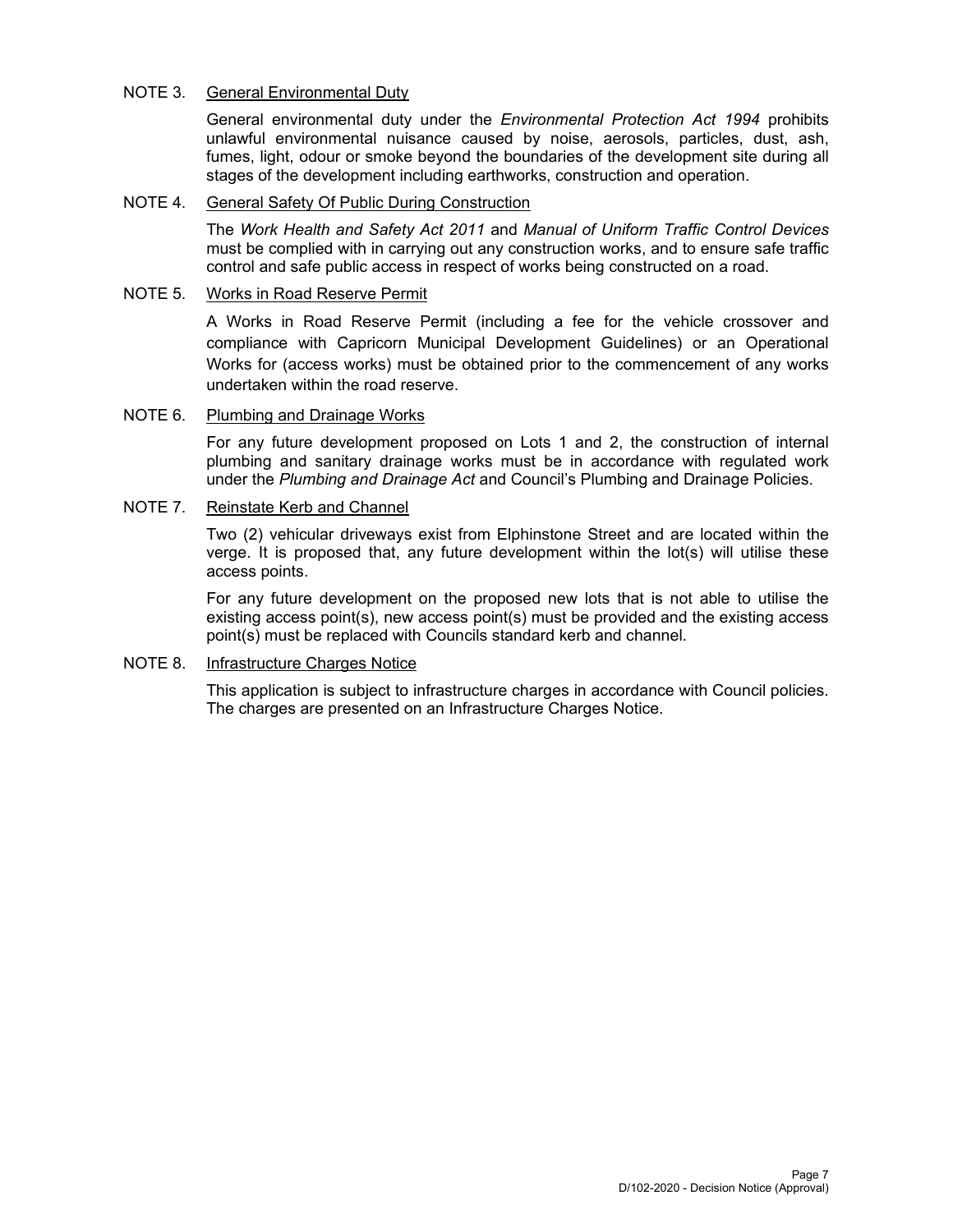

## **Attachment 2 - Appeal Rights**

*PLANNING ACT 2016*

The following is an extract from the *Planning Act 2016 (Chapter 6)*

#### *Appeal rights*

#### *229 Appeals to tribunal or P&E Court*

- (1) Schedule 1 states—
	- (a) matters that may be appealed to— (i) either a tribunal or the P&E Court; or (ii) only a tribunal; or (iii) only the P&E Court; and
	- (b) the person—
		- (i) who may appeal a matter (the **appellant**); and
		- (ii) who is a respondent in an appeal of the matter; and (iii) who is a co-respondent in an appeal of the matter; and
		- (iv) who may elect to be a co-respondent in an appeal of the matter.
- (2) An appellant may start an appeal within the appeal period.
- (3) The **appeal period** is—
	- (a) for an appeal by a building advisory agency—10 business days after a decision notice for the decision is given to the agency or
	- (b) for an appeal against a deemed refusal—at any time after the deemed refusal happens; or
	- (c) for an appeal against a decision of the Minister, under chapter 7, part 4, to register premises or to renew the registration of premises—20 business days after a notice is published under section 269(3)(a) or (4); or
	- (d) for an appeal against an infrastructure charges notice— 20 business days after the infrastructure charges notice is given to the person; or
	- (e) for an appeal about a deemed approval of a development application for which a decision notice has not been given—30 business days after the applicant gives the deemed approval notice to the assessment manager; or
	- (f) for any other appeal—20 business days after a notice of the decision for the matter, including an enforcement notice, is given to the person.

#### Note—

See the P&E Court Act for the court's power to extend the appeal period.

- (4) Each respondent and co-respondent for an appeal may be heard in the appeal.
- (5) If an appeal is only about a referral agency's response, the assessment manager may apply to the tribunal or P&E Court to withdraw from the appeal.
- (6) To remove any doubt, it is declared that an appeal against an infrastructure charges notice must not be about— (a) the adopted charge itself; or
	- (b) for a decision about an offset or refund—
		- (i) the establishment cost of trunk infrastructure identified in a LGIP; or
		- (ii) the cost of infrastructure decided using the method
	- included in the local government's charges resolution.

#### **230 Notice of appeal**

- (1) An appellant starts an appeal by lodging, with the registrar of the tribunal or P&E Court, a notice of appeal that— (a) is in the approved form; and
	- (b) succinctly states the grounds of the appeal.
- (2) The notice of appeal must be accompanied by the required fee.
- (3) The appellant or, for an appeal to a tribunal, the registrar must, within the service period, give a copy of the notice of appeal to—
- (a) the respondent for the appeal; and
- (b) each co-respondent for the appeal; and
- (c) for an appeal about a development application under schedule 1, table 1, item 1—each principal submitter for the development application; and
- (d) for an appeal about a change application under schedule 1, table 1, item 2—each principal submitter for the change application; and
- (e) each person who may elect to become a co-respondent for the appeal, other than an eligible submitter who is not a principal submitter in an appeal under paragraph (c) or (d); and
- (f) for an appeal to the P&E Court—the chief executive; and
- (g) for an appeal to a tribunal under another Act—any other person who the registrar considers appropriate.
- (4) The **service period** is—
	- (a) if a submitter or advice agency started the appeal in the P&E Court-2 business days after the appeal is started; or
	- (b) otherwise—10 business days after the appeal is started.
- (5) A notice of appeal given to a person who may elect to be a co-respondent must state the effect of subsection
- (6) A person elects to be a co-respondent by filing a notice of election, in the approved form, within 10 business days
	- after the notice of appeal is given to the person*.*
- **231 Other appeals**
- (1) Subject to this chapter, schedule 1 and the P&E Court Act, unless the Supreme Court decides a decision or other matter under this Act is affected by jurisdictional error, the decision or matter is non-appealable.
- (2) The Judicial Review Act 1991, part 5 applies to the decision or matter to the extent it is affected by jurisdictional error.
- (3) A person who, but for subsection (1) could have made an application under the Judicial Review Act 1991 in relation to the decision or matter, may apply under part 4 of that Act for a statement of reasons in relation to the decision or matter.
- (4) In this section— **decision** includes—
	- (a) conduct engaged in for the purpose of making a decision; and
	- (b) other conduct that relates to the making of a decision; and
	- (c) the making of a decision or the failure to make a decision; and
	- (d) a purported decision; and
	- (e) a deemed refusal.

**non-appealable**, for a decision or matter, means the decision or matter—

- (a) is final and conclusive; and
- (b) may not be challenged, appealed against, reviewed, quashed, set aside or called into question in any other way under the Judicial Review Act 1991 or otherwise, whether by the Supreme Court, another court, a tribunal or another entity; and
- (c) is not subject to any declaratory, injunctive or other order of the Supreme Court, another court, a tribunal or another entity on any ground.

#### **232 Rules of the P&E Court**

- (1) A person who is appealing to the P&E Court must comply with the rules of the court that apply to the appeal.
- (2) However, the P&E Court may hear and decide an appeal even if the person has not complied with rules of the P&E Court.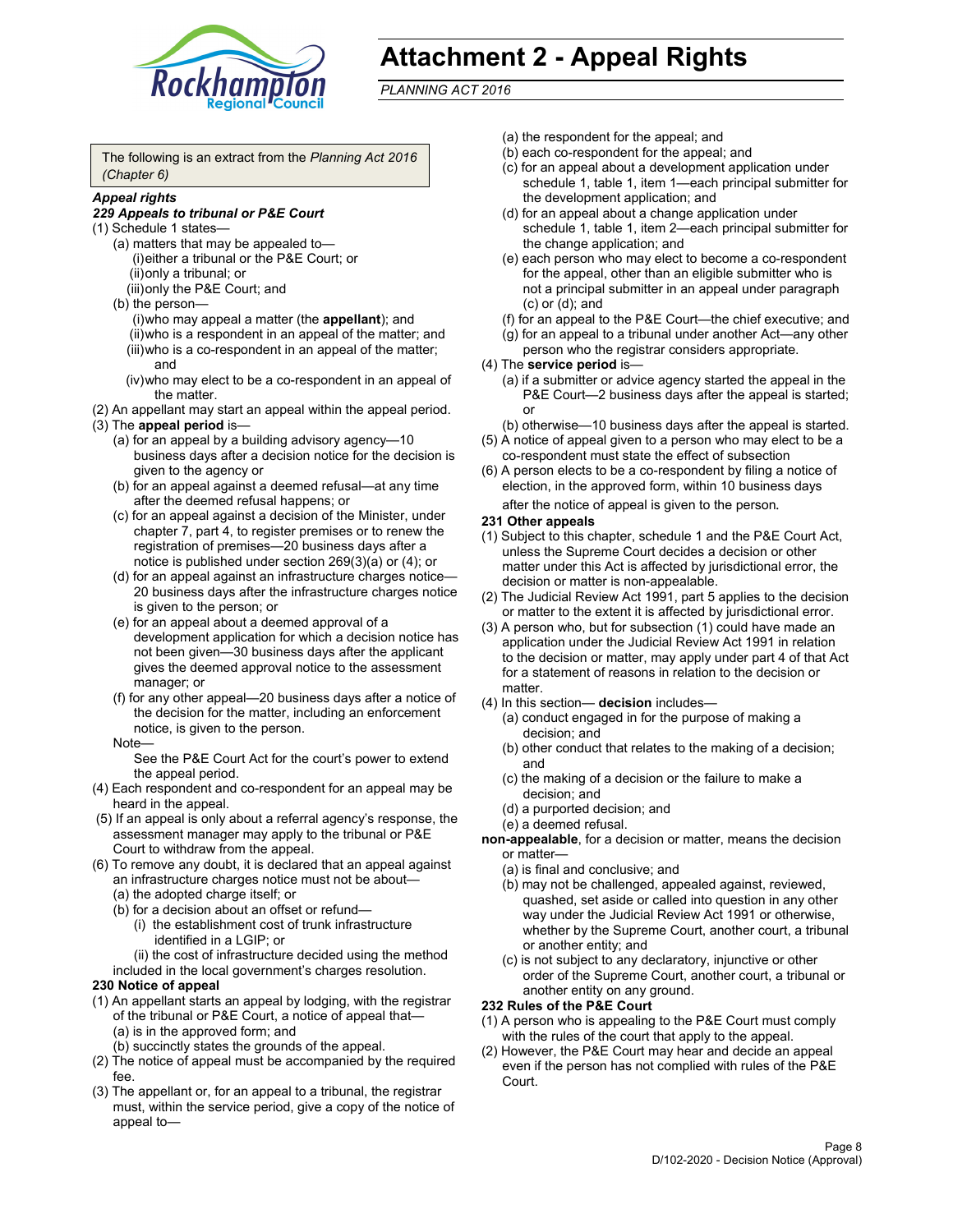

## **Appeal Rights**

*PLANNING ACT 2016*

## **Schedule 1**

## **Appeals section 229**

- **1 Appeal rights and parties to appeals**
- (1) Table 1 states the matters that may be appealed to—(a) the P&E court; or (b) a tribunal.
- (2) However, table 1 applies to a tribunal only if the matter involves—
	- (a) the refusal, or deemed refusal of a development application, for—
	- (i) a material change of use for a classified building; or
	- (ii) operational work associated with building work, a retaining wall, or a tennis court; or
	- (b) a provision of a development approval for—
	- (i) a material change of use for a classified building; or
- (ii) operational work associated with building work, a retaining wall, or a tennis court; or
	- (c) if a development permit was applied for—the decision to give a preliminary approval for—
		- (i) a material change of use for a classified building; or
	- (ii) operational work associated with building work, a retaining wall, or a tennis court; or
	- (d) a development condition if—
		- (i) the development approval is only for a material change of use that involves the use of a building classified under the Building Code as a class 2 building; and
		- (ii) the building is, or is proposed to be, not more than 3 storeys; and
		- (iii) the proposed development is for not more than 60 sole-occupancy units; or
	- (e) a decision for, or a deemed refusal of, an extension application for a development approval that is only for a material change of use of a classified building; or
	- (f) a decision for, or a deemed refusal of, a change application for a development approval that is only for a material change of use of a classified building; or
	- (g) a matter under this Act, to the extent the matter relates to—
		- (i) the Building Act, other than a matter under that Act that may or must be decided by the Queensland Building and Construction Commission; or
		- (ii) the Plumbing and Drainage Act, part 4 or 5; or
	- (h) a decision to give an enforcement notice in relation to a matter under paragraphs (a) to (g); or
	- (i) a decision to give an infrastructure charges notice; or
	- (j) the refusal, or deemed refusal, of a conversion application; or
	- (k) a matter that, under another Act, may be appealed to the tribunal; or
	- (l) a matter prescribed by regulation.
- (3) Also, table 1 does not apply to a tribunal if the matter
	- involves—
		- (a) for a matter in subsection  $(2)(a)$  to  $(d)$ 
			- (i) a development approval for which the development application required impact assessment; and
			- (ii) a development approval in relation to which the assessment manager received a properly made submission for the development application; or
	- (b) a provision of a development approval about the identification or inclusion, under a variation approval, of a matter for the development.
- (4) Table 2 states the matters that may be appealed only to the P&E Court.
- (5) Table 3 states the matters that may be appealed only to the tribunal.
- (6) In each table—
	- (a) column 1 states the appellant in the appeal; and
	- (b) column 2 states the respondent in the appeal; and
	- (c) column 3 states the co-respondent (if any) in the appeal; and
	- (d) column 4 states the co-respondents by election (if any) in the appeal.
- (7) If the chief executive receives a notice of appeal under section 230(3)(f), the chief executive may elect to be a corespondent in the appeal.

| Table 1<br>Appeals to the P&E Court and, for certain matters, to a tribunal                                      |                                                                                                                                |                                                                                          |                                                       |  |
|------------------------------------------------------------------------------------------------------------------|--------------------------------------------------------------------------------------------------------------------------------|------------------------------------------------------------------------------------------|-------------------------------------------------------|--|
| 1. Development applications<br>An appeal may be made against-<br>(c) a provision of the development approval; or | (a) the refusal of all or part of the development application; or<br>(b) the deemed refusal of the development application; or | (d) if a development permit was applied for—the decision to give a preliminary approval. |                                                       |  |
| Column 1                                                                                                         | Column 2                                                                                                                       | Column 3                                                                                 | Column 4                                              |  |
| Appellant                                                                                                        | Respondent                                                                                                                     | Co-respondent<br>$($ if any $)$                                                          | Co-respondent by election<br>$(f \text{an} v)$        |  |
| The applicant                                                                                                    | The assessment<br>manager                                                                                                      | If the appeal is about<br>a concurrence                                                  | 1 A concurrence agency that is<br>not a co-respondent |  |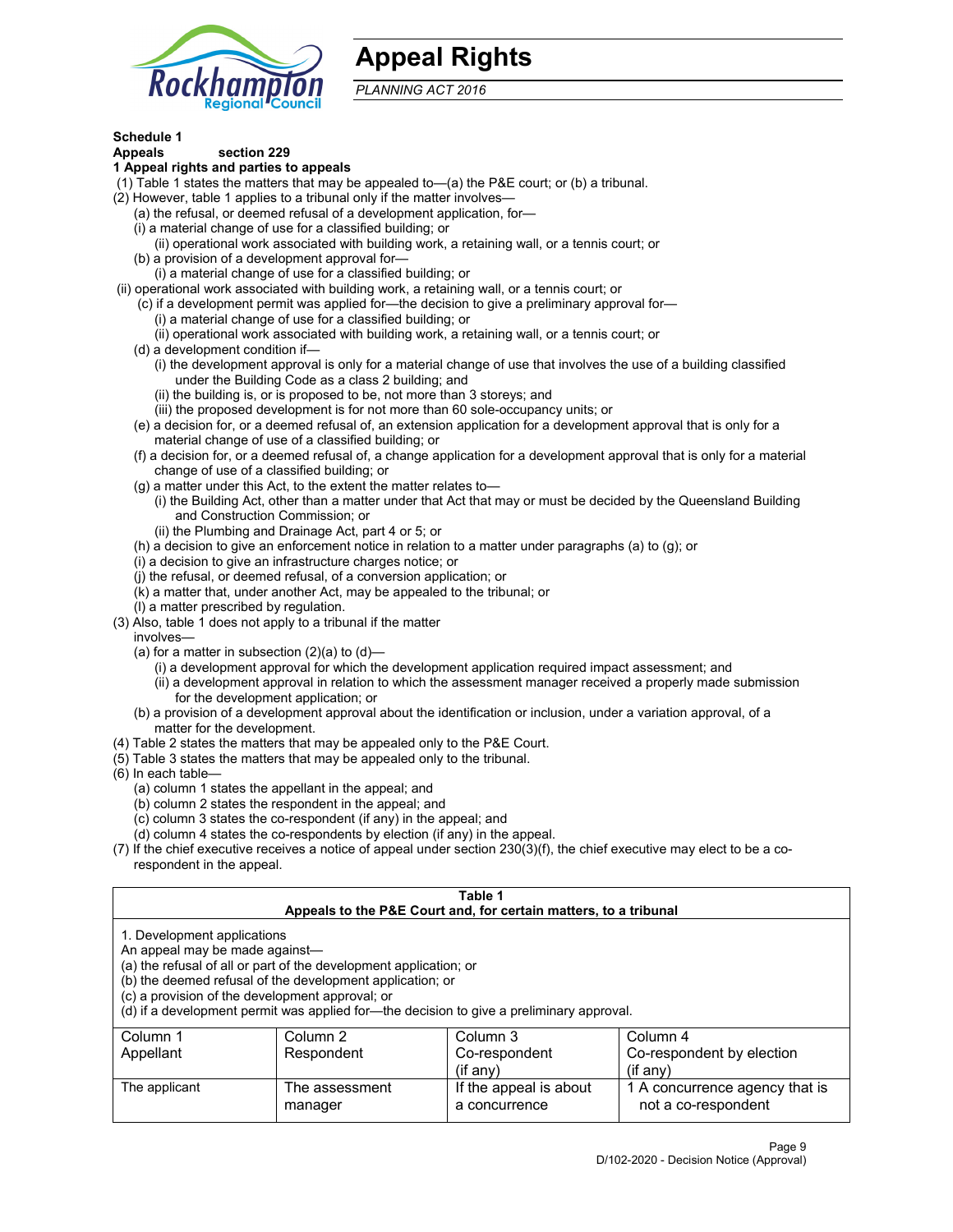| Table 1<br>Appeals to the P&E Court and, for certain matters, to a tribunal                                                                                                                        |                                                                                                                                                                                              |                                                                 |                                                                                                                                                                                                                                                                                                                                                 |  |  |
|----------------------------------------------------------------------------------------------------------------------------------------------------------------------------------------------------|----------------------------------------------------------------------------------------------------------------------------------------------------------------------------------------------|-----------------------------------------------------------------|-------------------------------------------------------------------------------------------------------------------------------------------------------------------------------------------------------------------------------------------------------------------------------------------------------------------------------------------------|--|--|
| 2. Change applications<br>An appeal may be made against-                                                                                                                                           |                                                                                                                                                                                              | agency's referral<br>response-the<br>concurrence agency         | 2 If a chosen Assessment<br>manager is the respondent-<br>the prescribed assessment<br>manager<br>3 Any eligible advice agency for<br>the application<br>4 Any eligible submitter for the<br>application<br>(a) a responsible entity's decision for a change application, other than a decision made by the P&E court; or                       |  |  |
| (b) a deemed refusal of a change application.<br>Column 1<br>Appellant                                                                                                                             | Column $\overline{2}$<br>Respondent                                                                                                                                                          | Column 3<br>Co-respondent<br>(if any)                           | Column 4<br>Co-respondent by election<br>$($ if any $)$                                                                                                                                                                                                                                                                                         |  |  |
| 1 The applicant<br>2 If the responsible<br>entity is the<br>assessment<br>manager-an<br>affected entity that<br>gave a pre-request<br>notice or response<br>notice                                 | The responsible<br>entity                                                                                                                                                                    | If an affected entity<br>starts the appeal-the<br>applicant     | 1 A concurrence agency for the<br>development application<br>2 If a chosen assessment<br>manager is the respondent-<br>the prescribed assessment<br>manager<br>3 A private certifier for the<br>development application<br>4 Any eligible advice agency for<br>the change application<br>5 Any eligible submitter for the<br>change application |  |  |
|                                                                                                                                                                                                    | 3. Extension applications<br>An appeal may be made against-<br>(a) the assessment manager's decision about an extension application; or<br>(b) a deemed refusal of an extension application. |                                                                 |                                                                                                                                                                                                                                                                                                                                                 |  |  |
| Column 1<br>Appellant                                                                                                                                                                              | Column <sub>2</sub><br>Respondent                                                                                                                                                            | Column 3<br>Co-respondent<br>(if any)                           | Column 4<br>Co-respondent by election<br>(if any)                                                                                                                                                                                                                                                                                               |  |  |
| 1 The applicant<br>1<br>For a matter other<br>than a deemed<br>refusal of an<br>extension<br>application $-$ a<br>concurrence<br>agency, other than<br>the chief executive,<br>for the application | The assessment<br>manager                                                                                                                                                                    | If a concurrence<br>agency starts the<br>appeal - the applicant | If a chosen assessment<br>manager is the respondent - the<br>prescribed assessment manager                                                                                                                                                                                                                                                      |  |  |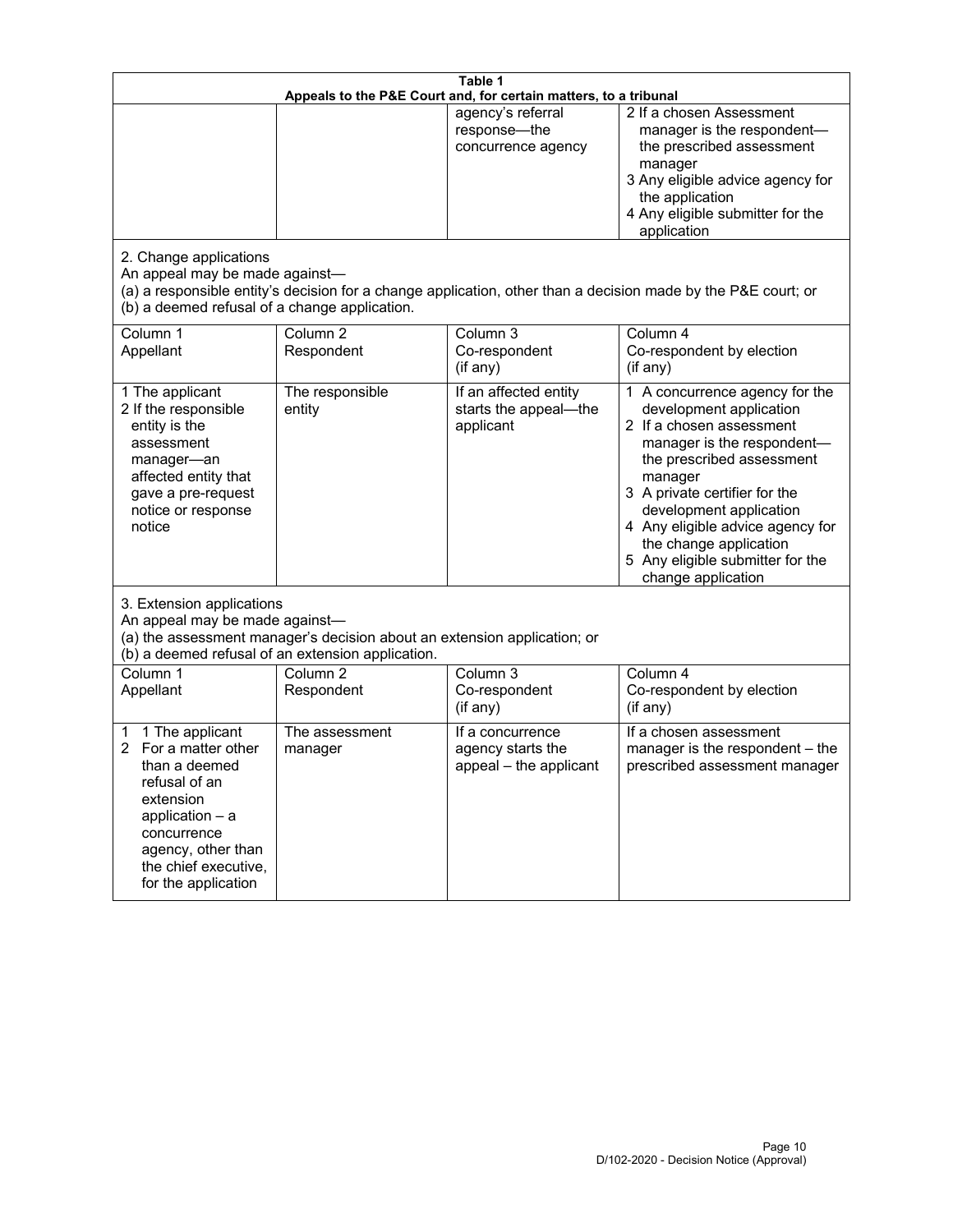#### **Table 1 Appeals to the P&E Court and, for certain matters, to a tribunal**

4. Infrastructure charges notices

An appeal may be made against an infrastructure charges notice on 1 or more of the following grounds

- a) The notice involved an error relating to
	- (i) The application of the relevant adopted charge; or

Examples of errors in applying an adopted charge –

- The incorrect application of gross floor area for a non-residential development
- Applying an incorrect 'use category', under a regulation, to the development
- (i) The working out of extra demands, for section 120; or
- (ii) An offset or refund; or
- b) The was no decision about an offset or refund; or
- c) If the infrastructure charges notice states a refund will be given the timing for giving the refund; or
- d) The amount of the charge is so unreasonable that no reasonable relevant local government could have imposed the amount.

| Column 1<br>Appellant                                    | Column 2<br>Respondent                                                    | Column 3<br>Co-respondent<br>(i f any) | Column 4<br>Co-respondent by election<br>(i f any) |
|----------------------------------------------------------|---------------------------------------------------------------------------|----------------------------------------|----------------------------------------------------|
| The person given the<br>Infrastructure charges<br>notice | The local government<br>that gave the<br>infrastructure charges<br>notice |                                        |                                                    |

5. Conversion applications

An appeal may be made against—

(a) the refusal of a conversion application; or

(b) a deemed refusal of a conversion application.

| Column 1      | Column 2                | Column 3      | Column 4                  |
|---------------|-------------------------|---------------|---------------------------|
| Appellant     | Respondent              | Co-respondent | Co-respondent by election |
|               |                         | $(if$ any)    | (i f any)                 |
| The applicant | The local government    |               |                           |
|               | to which the conversion |               |                           |
|               | application was made    |               |                           |

6. Enforcement notices

An appeal may be made against the decision to give an enforcement notice.

| Column 1<br>Appellant                      | Column 2<br>Respondent       | Column 3<br>Co-respondent<br>(if any) | Column 4<br>Co-respondent by election<br>(if any)                                                                                                                          |
|--------------------------------------------|------------------------------|---------------------------------------|----------------------------------------------------------------------------------------------------------------------------------------------------------------------------|
| The person given the<br>enforcement notice | The enforcement<br>authority |                                       | If the enforcement authority is<br>not the local government for<br>the premises in relation to which<br>the offence is alleged to have<br>happened-the local<br>government |

#### **Table 2 Appeals to the P&E Court only**

1. Appeals from tribunal

An appeal may be made against a decision of a tribunal, other than a decision under

section 252, on the ground of—

(a) an error or mistake in law on the part of the tribunal; or

(b) jurisdictional error.

| Column 1<br>Appellant                             | Column 2<br>Respondent                                    | Column 3<br>Co-respondent<br>$(if$ any) | Column 4<br>Co-respondent by election<br>$(if$ any) |
|---------------------------------------------------|-----------------------------------------------------------|-----------------------------------------|-----------------------------------------------------|
| A party to the<br>proceedings for the<br>decision | The other party to the<br>proceedings for the<br>decision | $\overline{\phantom{a}}$                |                                                     |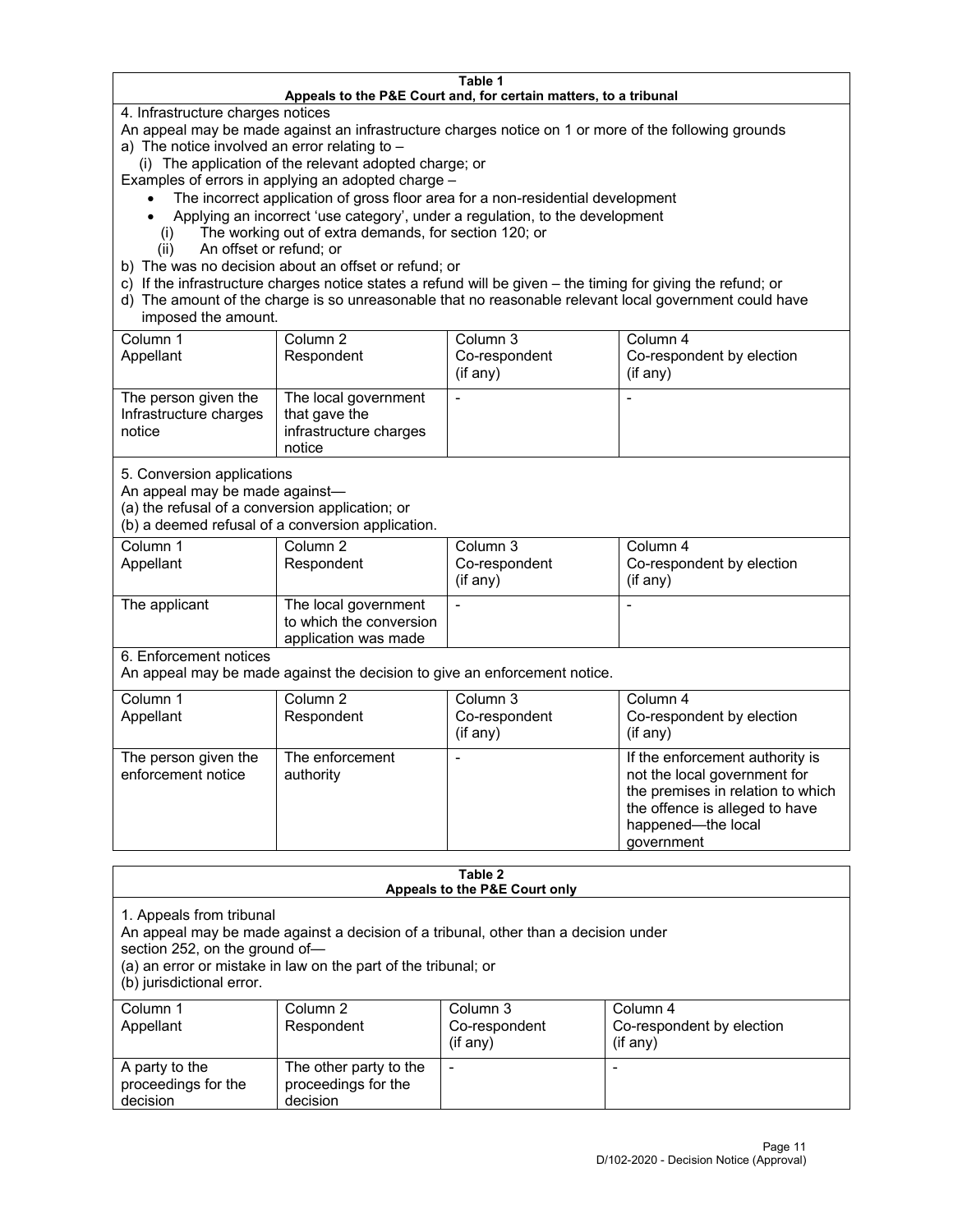#### **Table 2 Appeals to the P&E Court only**

2. Eligible submitter appeals

An appeal may be made against the decision to give a development approval, or an approval for a change application, to the extent that the decision relates to—

(a) any part of the development application for the development approval that required impact assessment; or (b) a variation request.

| Column 1<br>Appellant                                                                                                                                                                        | Column 2<br>Respondent                                                                                                     | Column 3<br>Co-respondent<br>$($ if any $)$                                                                             | Column 4<br>Co-respondent by election<br>(i f any)   |
|----------------------------------------------------------------------------------------------------------------------------------------------------------------------------------------------|----------------------------------------------------------------------------------------------------------------------------|-------------------------------------------------------------------------------------------------------------------------|------------------------------------------------------|
| 1 For a development<br>application-an<br>eligible submitter for<br>the development<br>application<br>2 For a change<br>application-an<br>eligible submitter for<br>the change<br>application | 1 For a development<br>application-the<br>assessment<br>manager<br>2 For a change<br>application-the<br>responsible entity | 1 The applicant<br>2 If the appeal is<br>about a concurrence<br>agency's referral<br>response—the<br>concurrence agency | Another eligible<br>submitter for the<br>application |

3. Eligible submitter and eligible advice agency appeals

An appeal may be made against a provision of a development approval, or failure to

include a provision in the development approval, to the extent the matter relates to—

(a) any part of the development application or the change application, for the development approval, that required impact assessment; or

(b) a variation request.

| Column 1<br>Appellant                                                                                                                                                                                                                                                                         | Column <sub>2</sub><br>Respondent                                                                                          | Column 3<br>Co-respondent<br>(if any)                                                                                   | Column 4<br>Co-respondent by election<br>(if any) |
|-----------------------------------------------------------------------------------------------------------------------------------------------------------------------------------------------------------------------------------------------------------------------------------------------|----------------------------------------------------------------------------------------------------------------------------|-------------------------------------------------------------------------------------------------------------------------|---------------------------------------------------|
| 1 For a development<br>application-an<br>eligible submitter for<br>the development<br>application<br>2 For a change<br>application-an<br>eligible submitter for<br>the change<br>application<br>3 An eligible advice<br>agency for the<br>development<br>application or<br>change application | 1 For a development<br>application-the<br>assessment<br>manager<br>2 For a change<br>application-the<br>responsible entity | 1 The applicant<br>2 If the appeal is<br>about a concurrence<br>agency's referral<br>response-the<br>concurrence agency | Another eligible submitter for the<br>application |
| 4. Compensation claims<br>An appeal may be made against-<br>(a) a decision under section 32 about a compensation claim; or<br>(b) a decision under section 265 about a claim for compensation; or<br>(c) a deemed refusal of a claim under paragraph (a) or (b).                              |                                                                                                                            |                                                                                                                         |                                                   |
| Column <sub>1</sub><br>Appellant                                                                                                                                                                                                                                                              | Column <sub>2</sub><br>Respondent                                                                                          | Column <sub>3</sub><br>Co-respondent<br>(if any)                                                                        | Column 4<br>Co-respondent by election<br>(if any) |
| A person dissatisfied<br>with the decision                                                                                                                                                                                                                                                    | The local<br>government to which<br>the claim was made                                                                     |                                                                                                                         |                                                   |
| 5. Registered premises                                                                                                                                                                                                                                                                        |                                                                                                                            |                                                                                                                         |                                                   |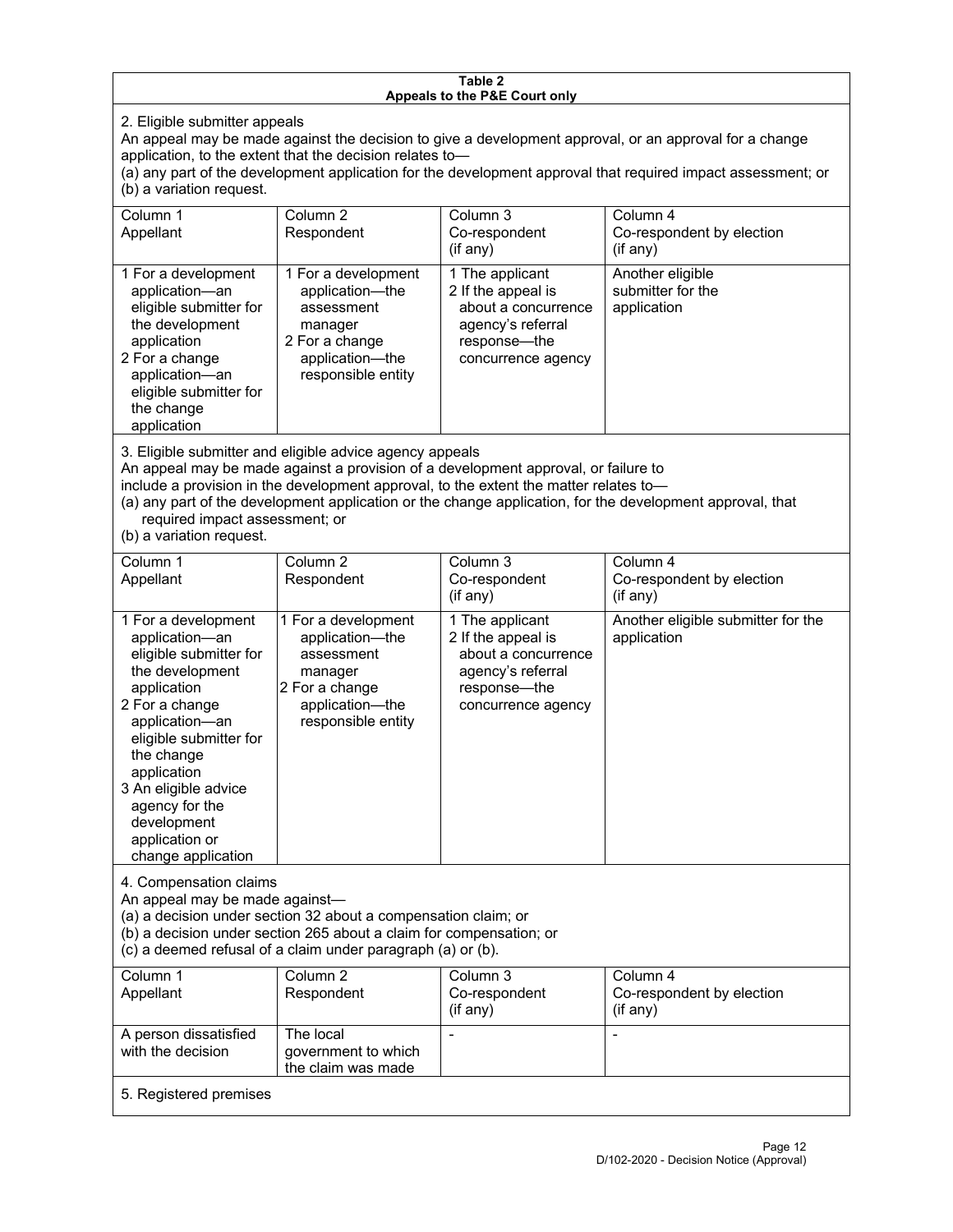| Table 2<br>Appeals to the P&E Court only                                                                                                                                                                                                                                                                             |                                   |                                         |                                                                                                                                                                             |  |
|----------------------------------------------------------------------------------------------------------------------------------------------------------------------------------------------------------------------------------------------------------------------------------------------------------------------|-----------------------------------|-----------------------------------------|-----------------------------------------------------------------------------------------------------------------------------------------------------------------------------|--|
| An appeal may be made against a decision of the Minister under chapter 7, part 4.                                                                                                                                                                                                                                    |                                   |                                         |                                                                                                                                                                             |  |
| Column 1<br>Appellant                                                                                                                                                                                                                                                                                                | Column <sub>2</sub><br>Respondent | Column 3<br>Co-respondent<br>(if any)   | Column 4<br>Co-respondent by election<br>(if any)                                                                                                                           |  |
| 1 A person given a<br>decision notice about<br>the decision<br>2 If the decision is to<br>register premises or<br>renew the<br>registration of<br>premises-an owner<br>or occupier of<br>premises in the<br>affected area for the<br>registered premises<br>who is dissatisfied<br>with the decision                 | The Minister                      | $\overline{a}$                          | If an owner or occupier starts the<br>appeal - the owner of the<br>registered premises                                                                                      |  |
| 6. Local laws<br>An appeal may be made against a decision of a local government, or conditions applied,<br>under a local law about-<br>(a) the use of premises, other than a use that is the natural and ordinary consequence of prohibited<br>development; or<br>(b) the erection of a building or other structure. |                                   |                                         |                                                                                                                                                                             |  |
| Column 1<br>Appellant                                                                                                                                                                                                                                                                                                | Column <sub>2</sub><br>Respondent | Column 3<br>Co-respondent<br>(if any)   | Column 4<br>Co-respondent by election<br>(if any)                                                                                                                           |  |
| A person who-<br>(a) applied for the<br>decision; and<br>(b) is dissatisfied with<br>the decision or<br>conditions.                                                                                                                                                                                                  | The local government              | L,                                      | $\overline{a}$                                                                                                                                                              |  |
|                                                                                                                                                                                                                                                                                                                      |                                   | Table 3<br>Appeals to the tribunal only |                                                                                                                                                                             |  |
| 1. Building advisory agency appeals<br>An appeal may be made against giving a development approval for building work to the extent the building<br>work required code assessment against the building assessment provisions.                                                                                         |                                   |                                         |                                                                                                                                                                             |  |
| Column 1<br>Appellant                                                                                                                                                                                                                                                                                                | Column <sub>2</sub><br>Respondent | Column 3<br>Co-respondent<br>(if any)   | Column 4<br>Co-respondent by election<br>(if any)                                                                                                                           |  |
| A building advisory<br>agency for the<br>development application<br>related to the approval                                                                                                                                                                                                                          | The assessment<br>manager         | The applicant                           | 1 A concurrence agency for the<br>development application<br>related to the approval<br>2 A private certifier for the<br>development application<br>related to the approval |  |
| 3. Certain decisions under the Building Act and the Plumbing and Drainage Act<br>An appeal may be made against a decision under-<br>(a) the Building Act, other than a decision made by the Queensland Building and Construction Commission; or<br>(b) the Plumbing and Drainage Act, part 4 or 5.                   |                                   |                                         |                                                                                                                                                                             |  |
| Column 1<br>Appellant                                                                                                                                                                                                                                                                                                | Column <sub>2</sub><br>Respondent | Column 3<br>Co-respondent<br>(if any)   | Column 4<br>Co-respondent by election<br>(if any)                                                                                                                           |  |